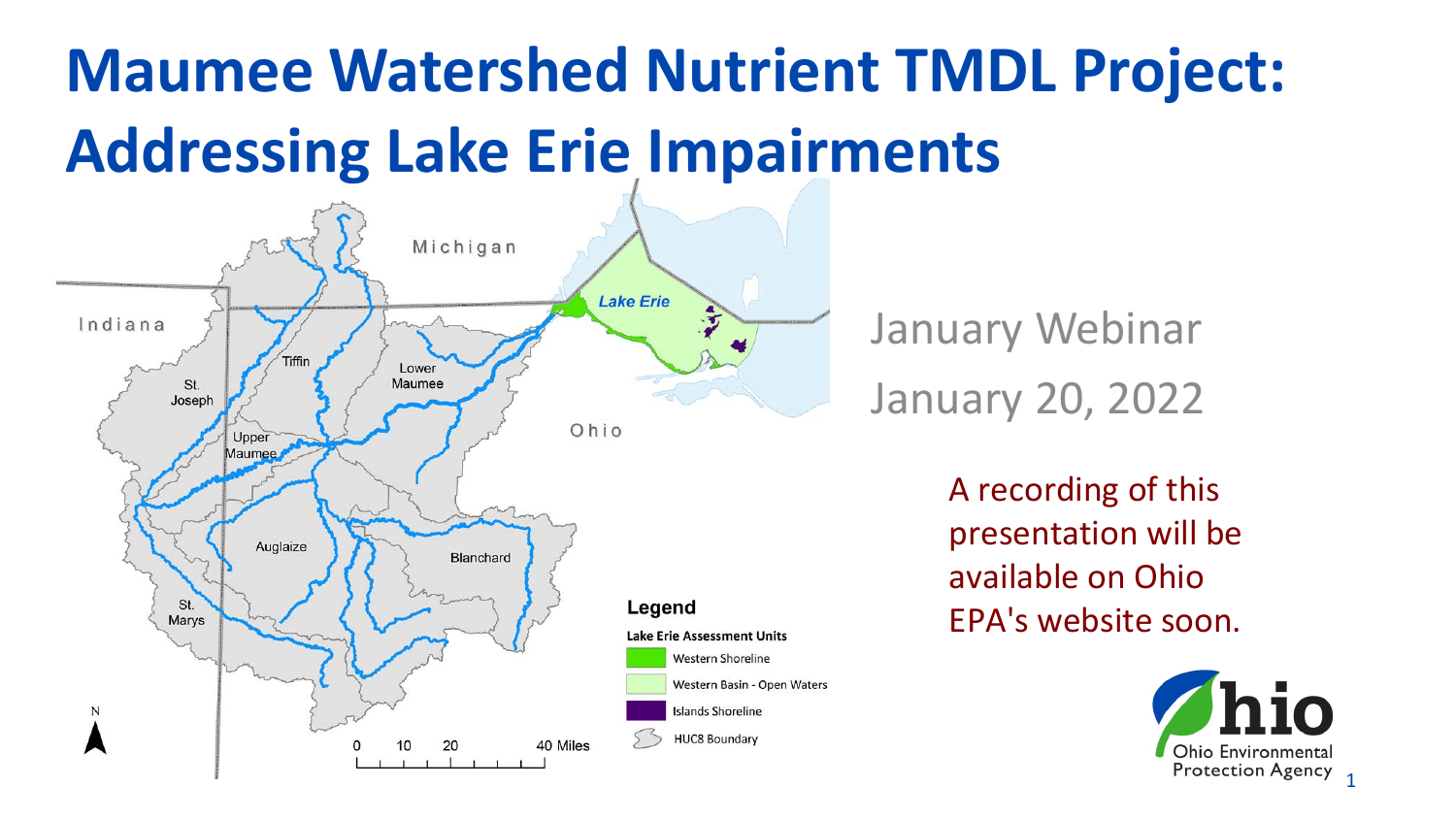## **Project Team**

- Tiffani Kavalec, Ohio EPA
- Melinda Harris, Ohio EPA
- Josh Griffin, Ohio EPA
- Paul Gledhill, Ohio EPA
- Heidi Griesmer, Ohio EPA
- Kirk Hines, Ohio Department of Agriculture
- Eric Saas, Ohio Department of Natural Resources
- Ohio Lake Erie Commission
- TetraTech Support

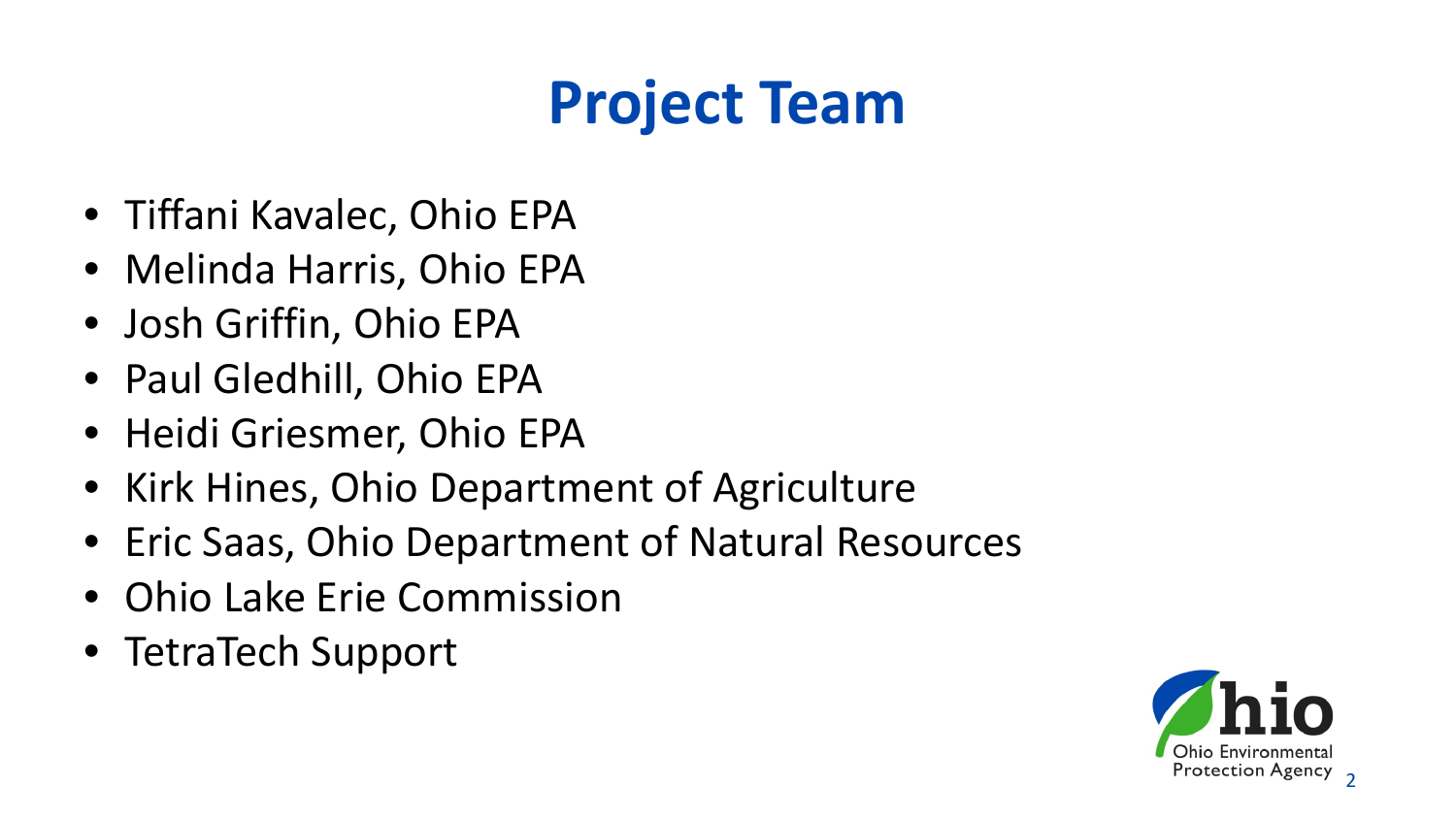#### **How Today's Webinar Questions Will Work**

• Please use the Q&A box to ask questions at any time

• Questions asked in the Q&A box won't appear to the public, but staff will see all questions sent in by participants

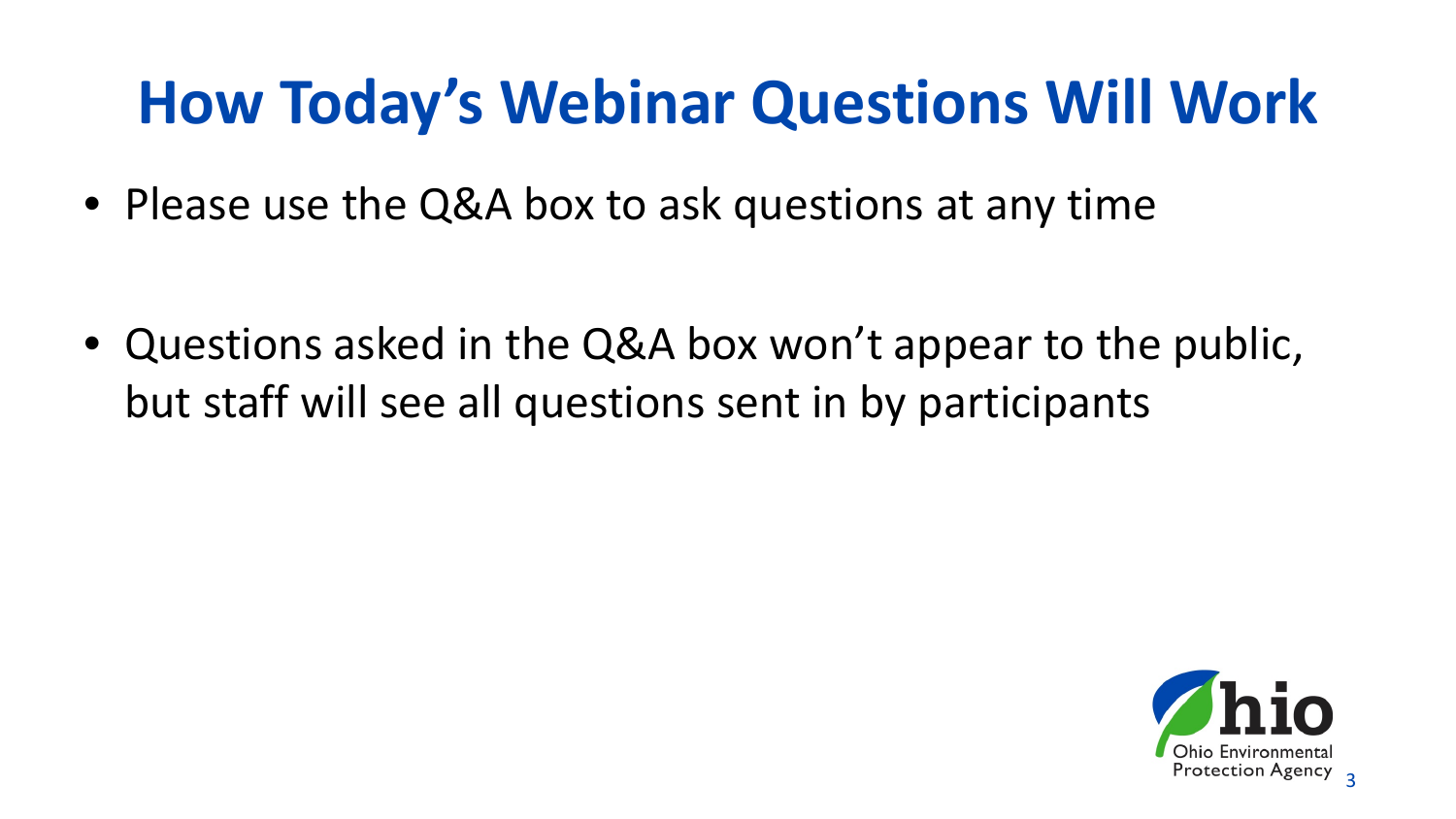#### **How Today's Webinar Questions Will Work**



4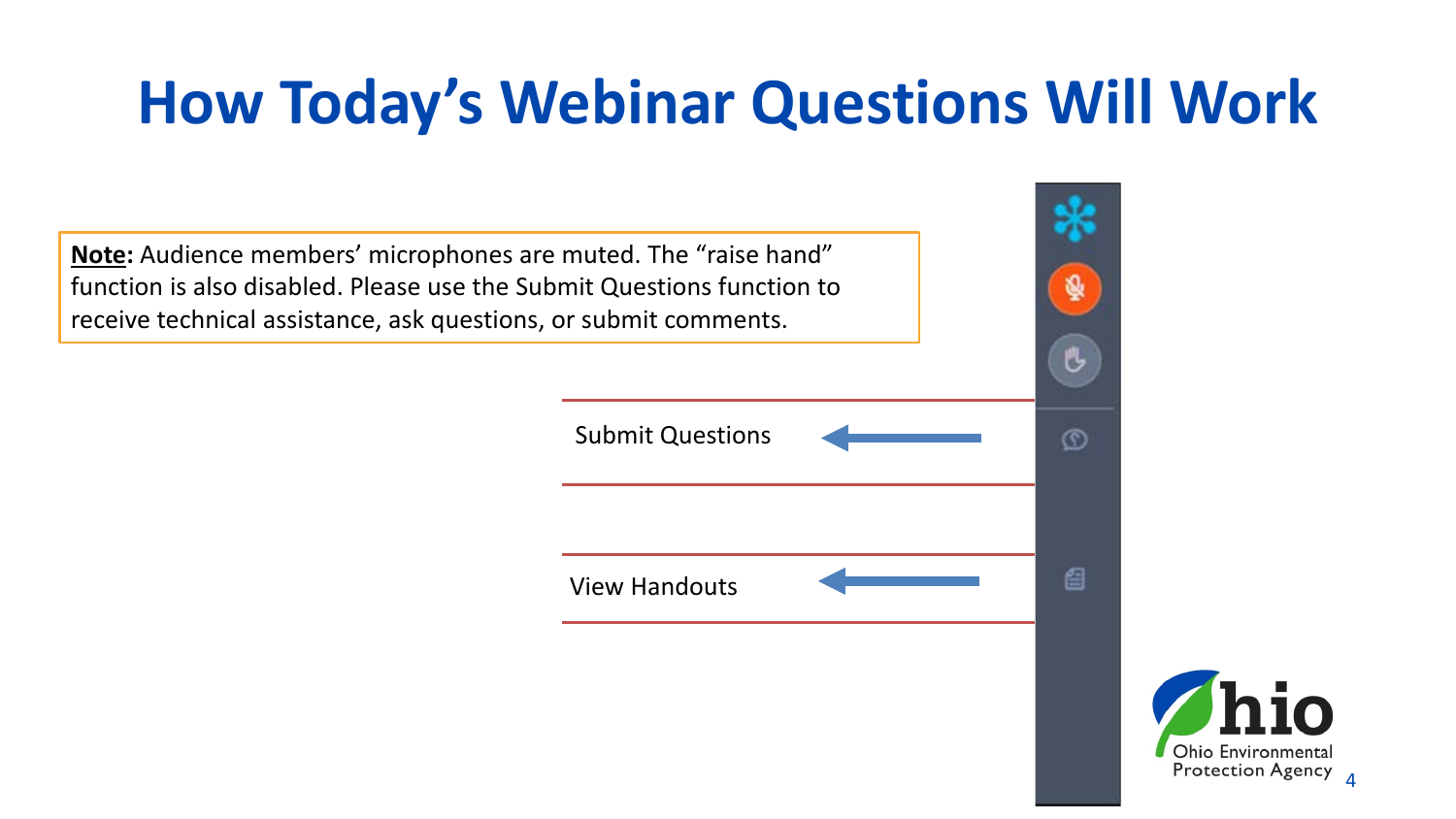#### **How Today's Webinar Questions Will Work**

• Staff will answer questions after the presentation

- Some questions may be incorporated into the Maumee Watershed Nutrient TMDL Frequently Asked Questions (FAQ) document
- Some questions may address management decisions that have not been made; those questions will not be addressed today

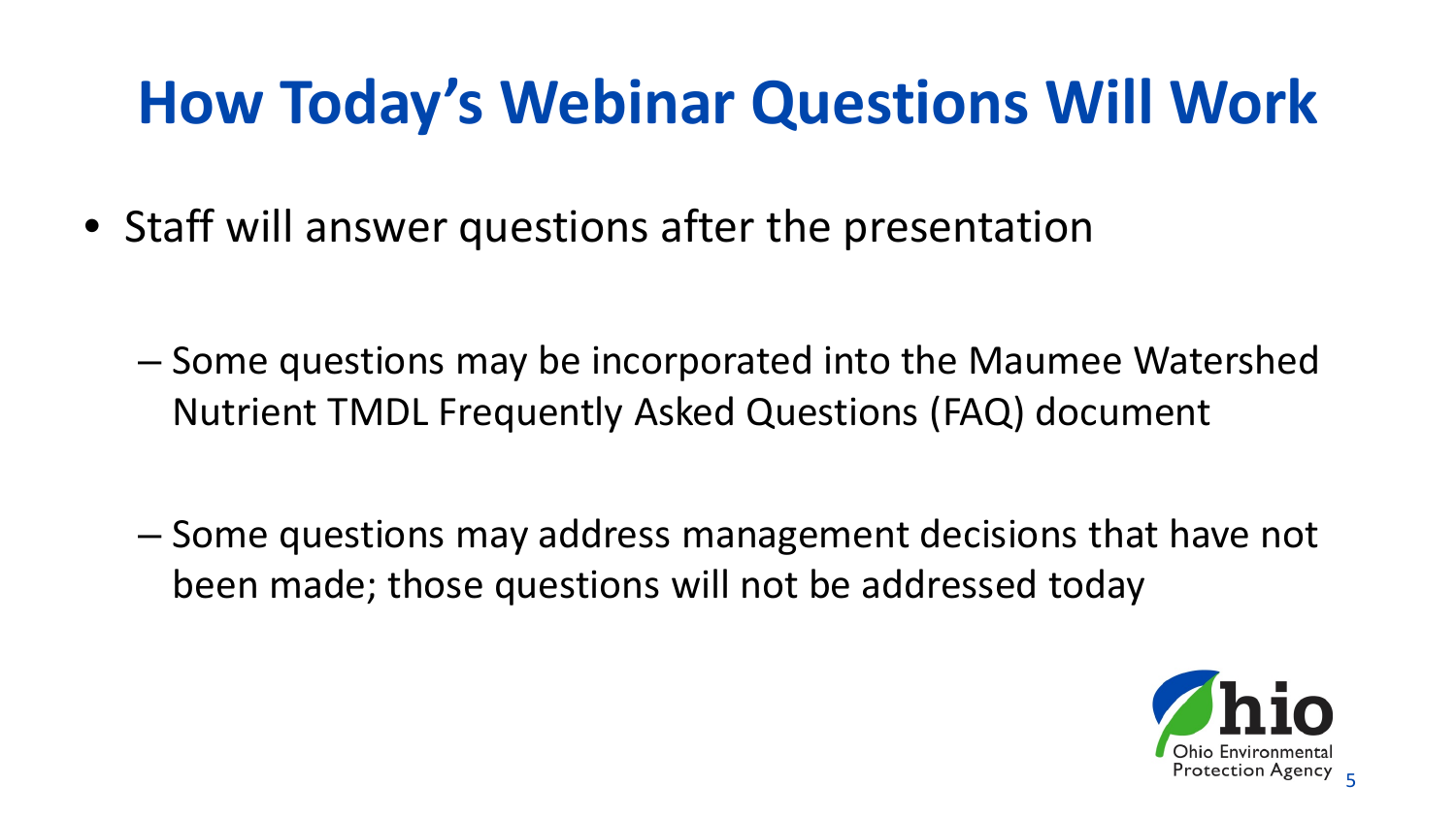## **Meeting Outline**

- General Project Updates
- Outline for the Preliminary Modeling Results
- Schedule and Outreach Plan
- Questions from webinar participants

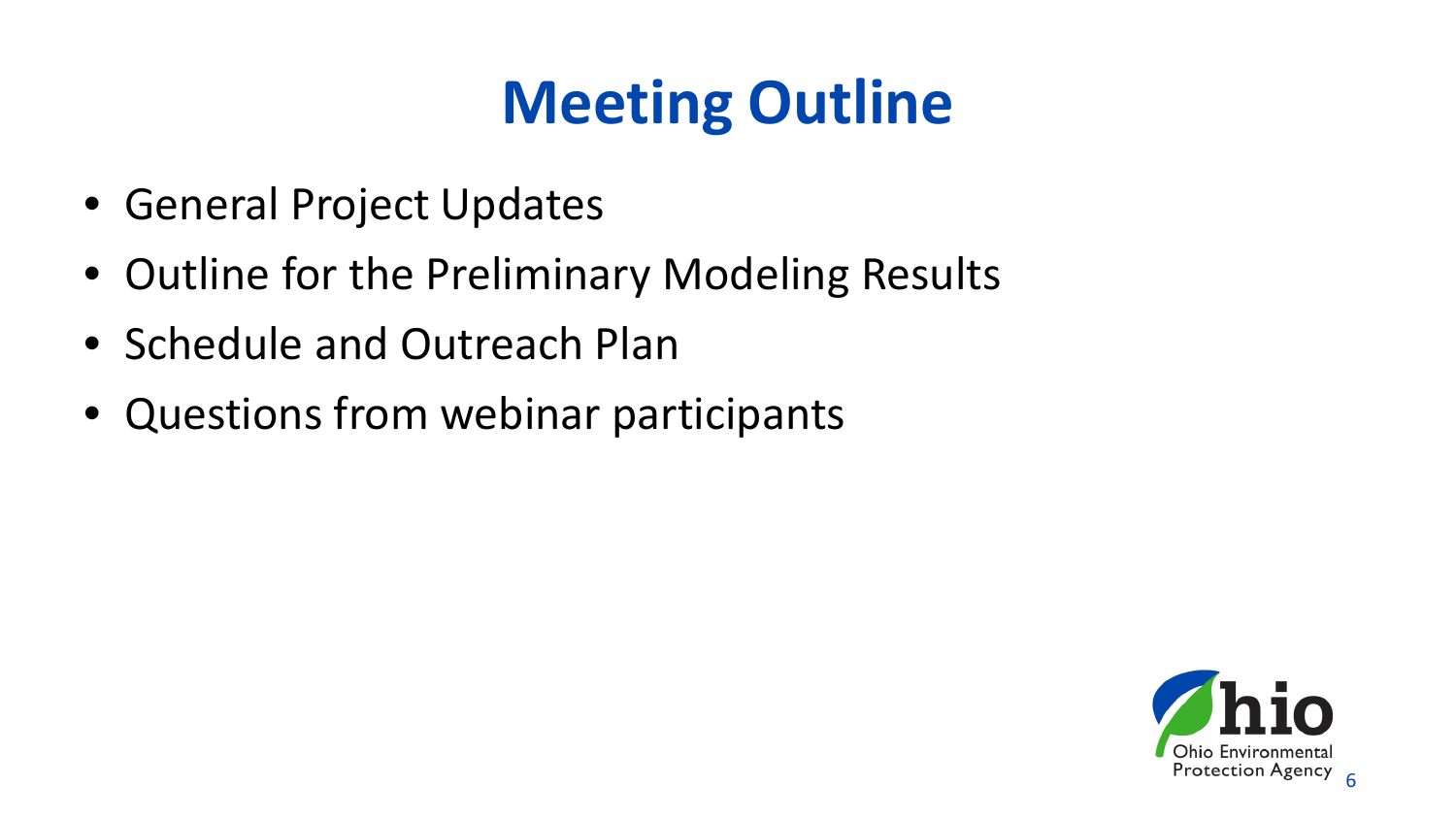# **Project Updates - Website**

#### Ohio EPA has a new website!

- Work in progress
- New navigation & new links
- Old information still available

New Links:



- TMDL Program page: https://epa.ohio.gov/wps/portal/gov/epa/divisions-<br>[and-offices/surface-water/reports-data/total-maximum-daily-load-tmdl-](https://epa.ohio.gov/wps/portal/gov/epa/divisions-and-offices/surface-water/reports-data/total-maximum-daily-load-tmdl-program)<br>program
- Maumee Watershed Nutrient TMDL tab available on: [https://epa.ohio.gov/wps/portal/gov/epa/divisions-and-offices/surface-](https://epa.ohio.gov/wps/portal/gov/epa/divisions-and-offices/surface-water/reports-data/maumee-river-watershed) water/reports-data/maumee-river-watershed

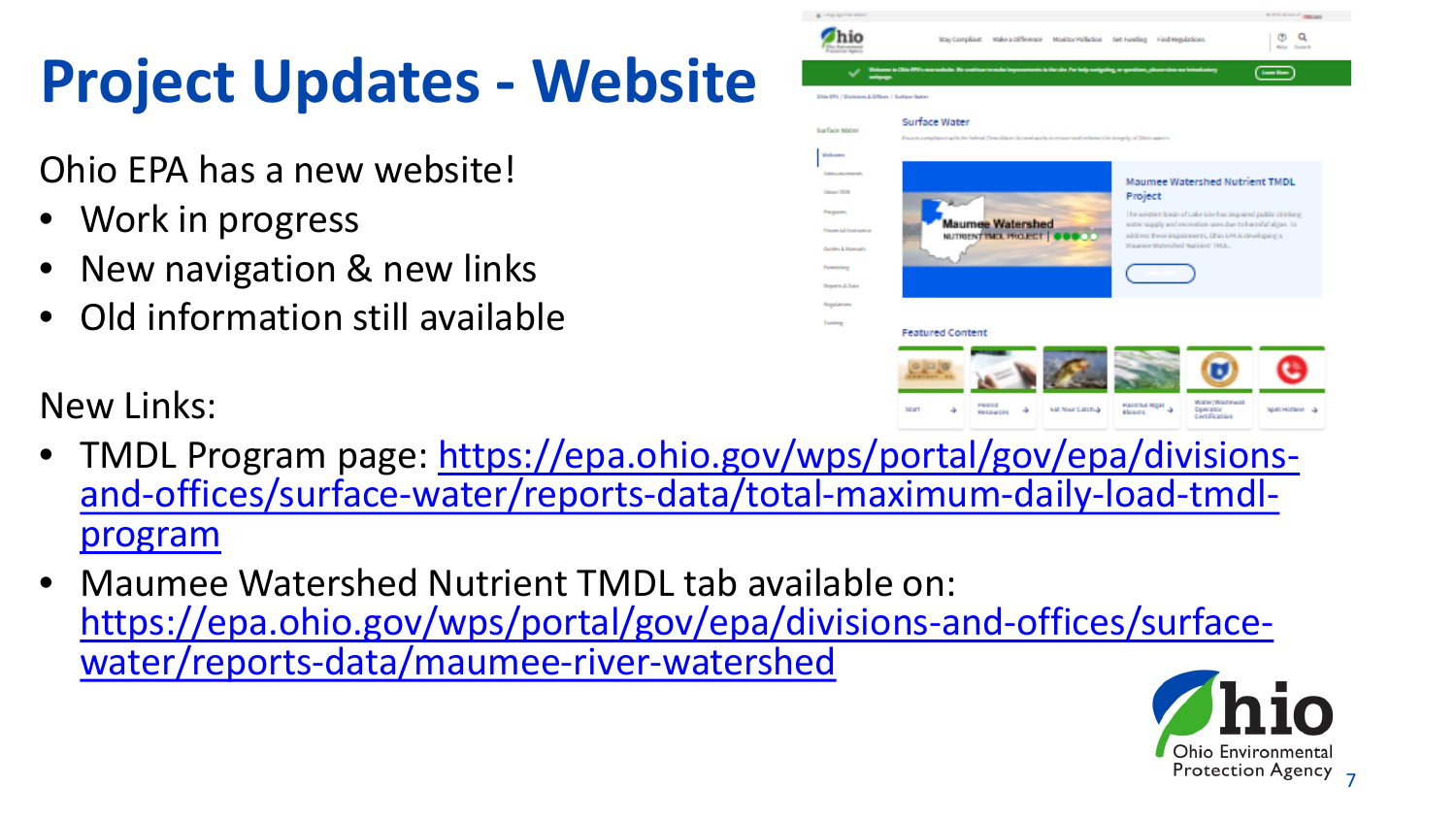## **Project Updates – Final LAP Published**

- Final LAP and Response to Comments was posted on Jan. 14
- Updates to final LAP
	- Revised discussion on project scope
	- Revised discussion on model selection
	- Added appendix on dissolved reactive phosphorus

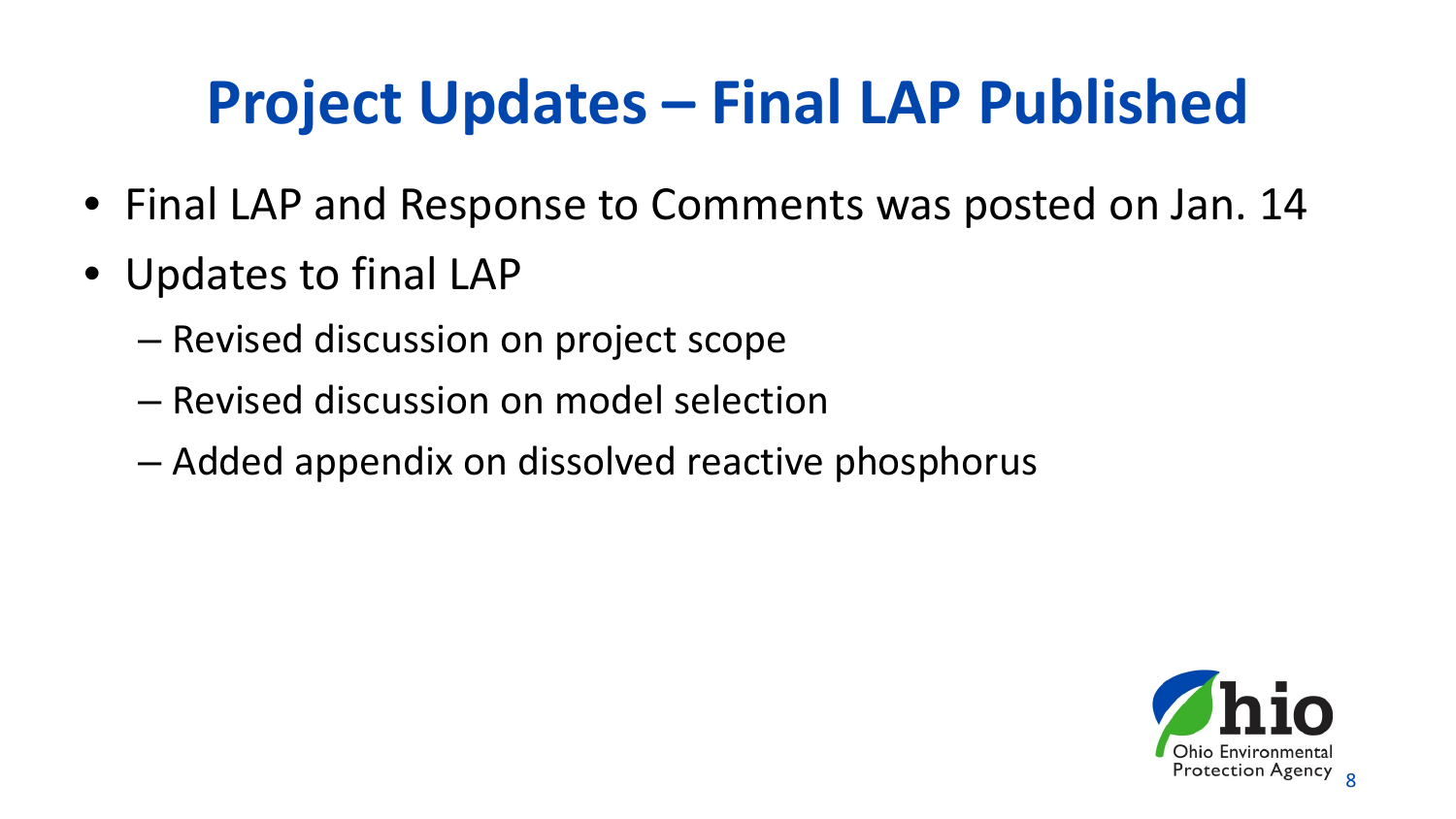## **Project Updates – FAQ**

- Written as introductory document
- Questions organized into three areas
	- Understanding TMDLs in Ohio
	- Understanding water quality in Ohio
	- Questions about the Maumee Watershed Nutrient TMDL
- We will continue to add to this document as we move through the TMDL project

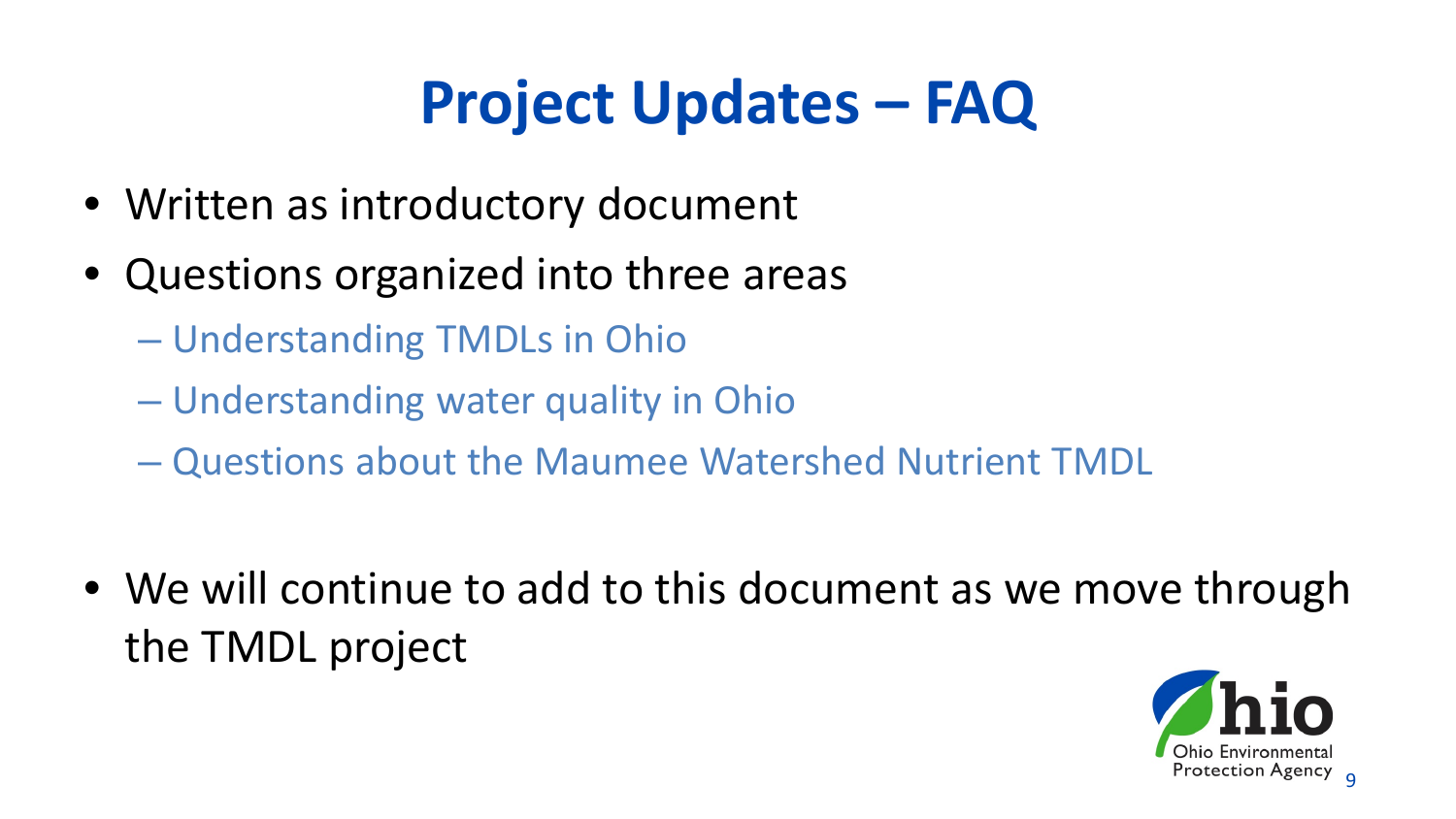#### **Preliminary Modeling Results**

- Must include:
	- Results of the calculations
	- Any management choices
	- Permit limits to achieve WLAs
	- Preliminary implementation plan

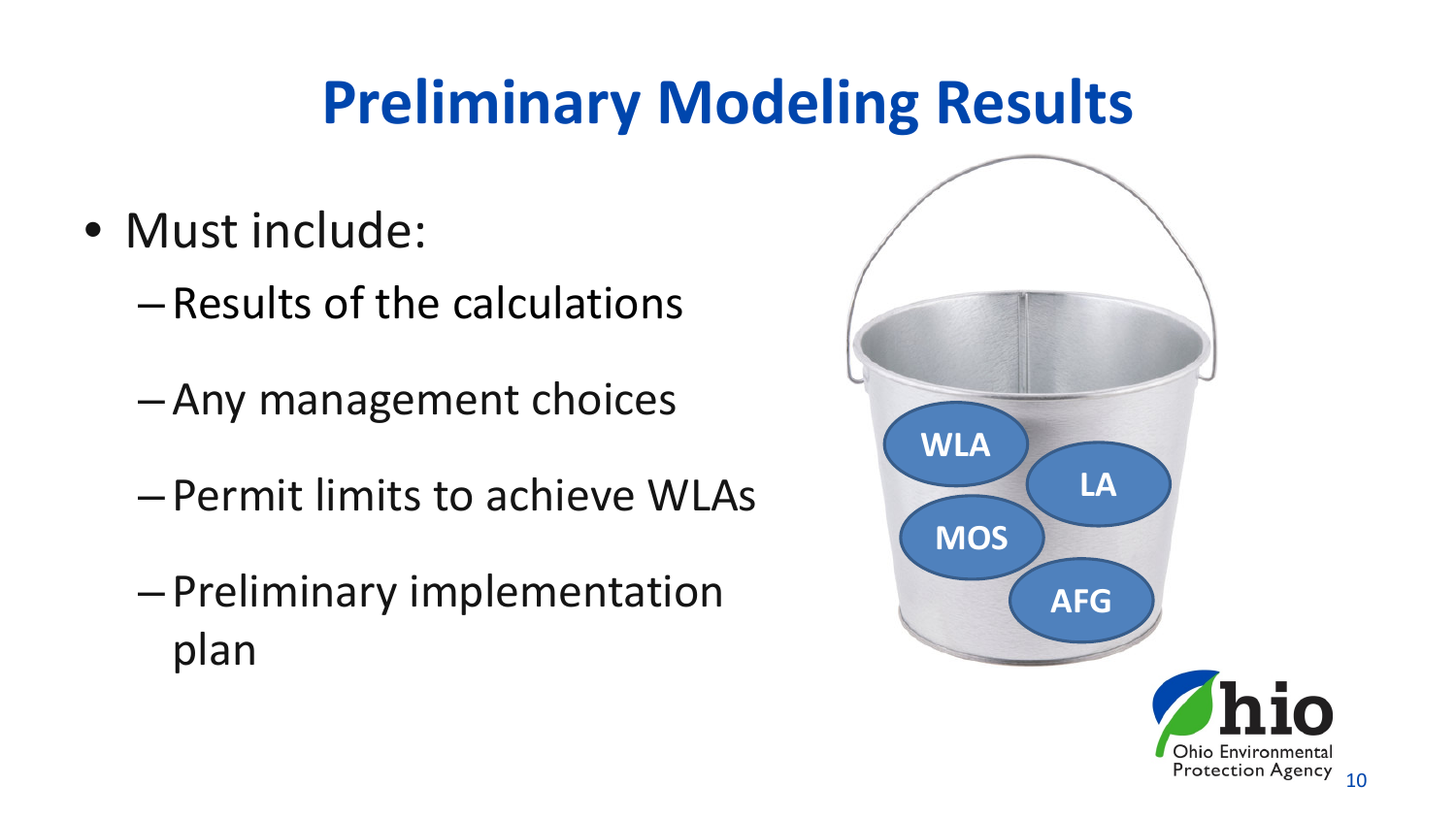- **Background**
- **The role and sources of phosphorus**
	- Linking phosphorus to the impairment
	- Source assessment
		- Nonpoint sources (fertilizer, manure, legacy, and streambank erosion)
		- NPDES permitted sources
		- Home sewage treatment systems
		- Etc.

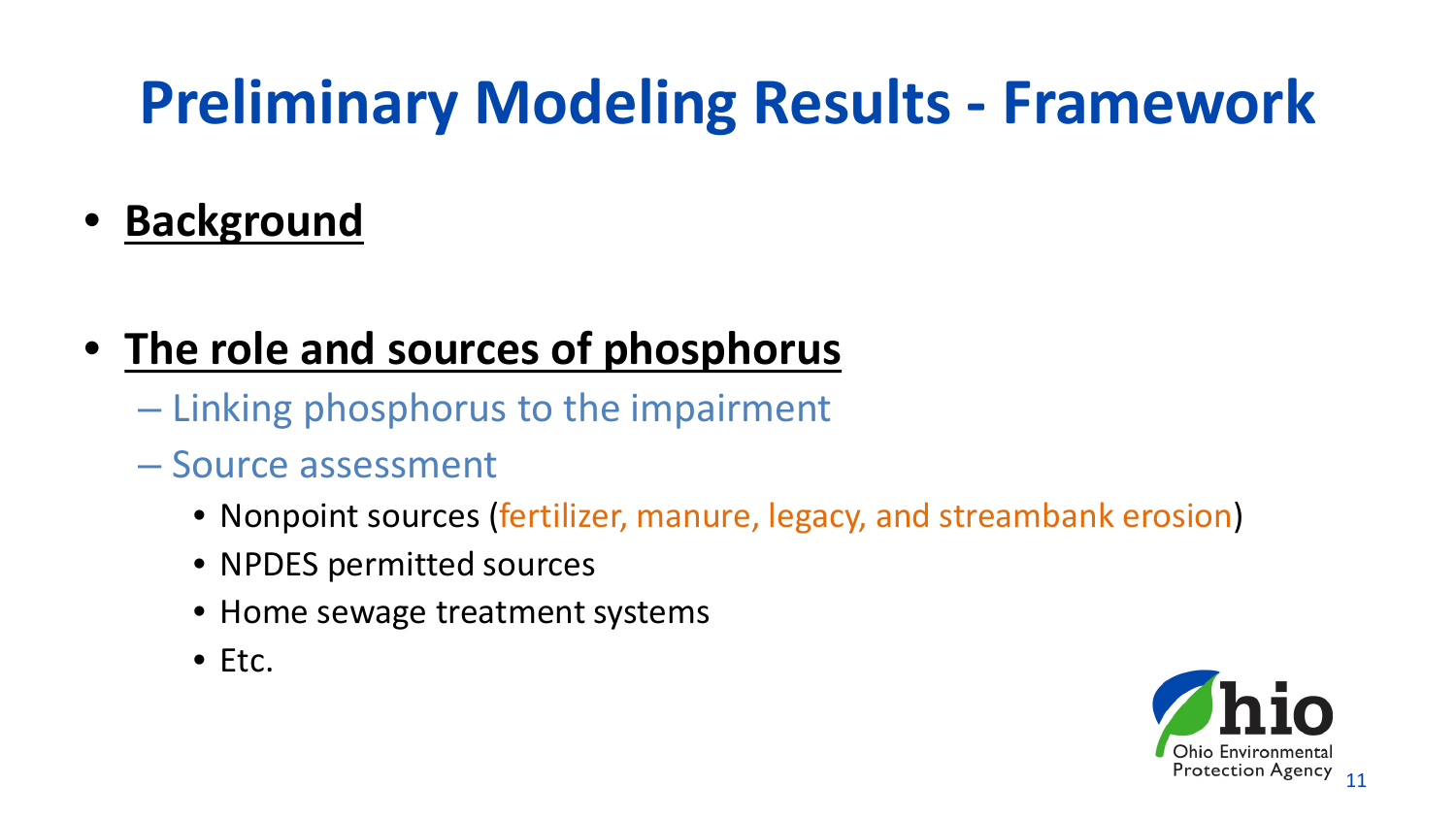#### • **Analysis Methods**

- Description of Modeling Method
- Sources of data
- Calibration and Validation
- Margin of Safety
- Allowance for Future Growth

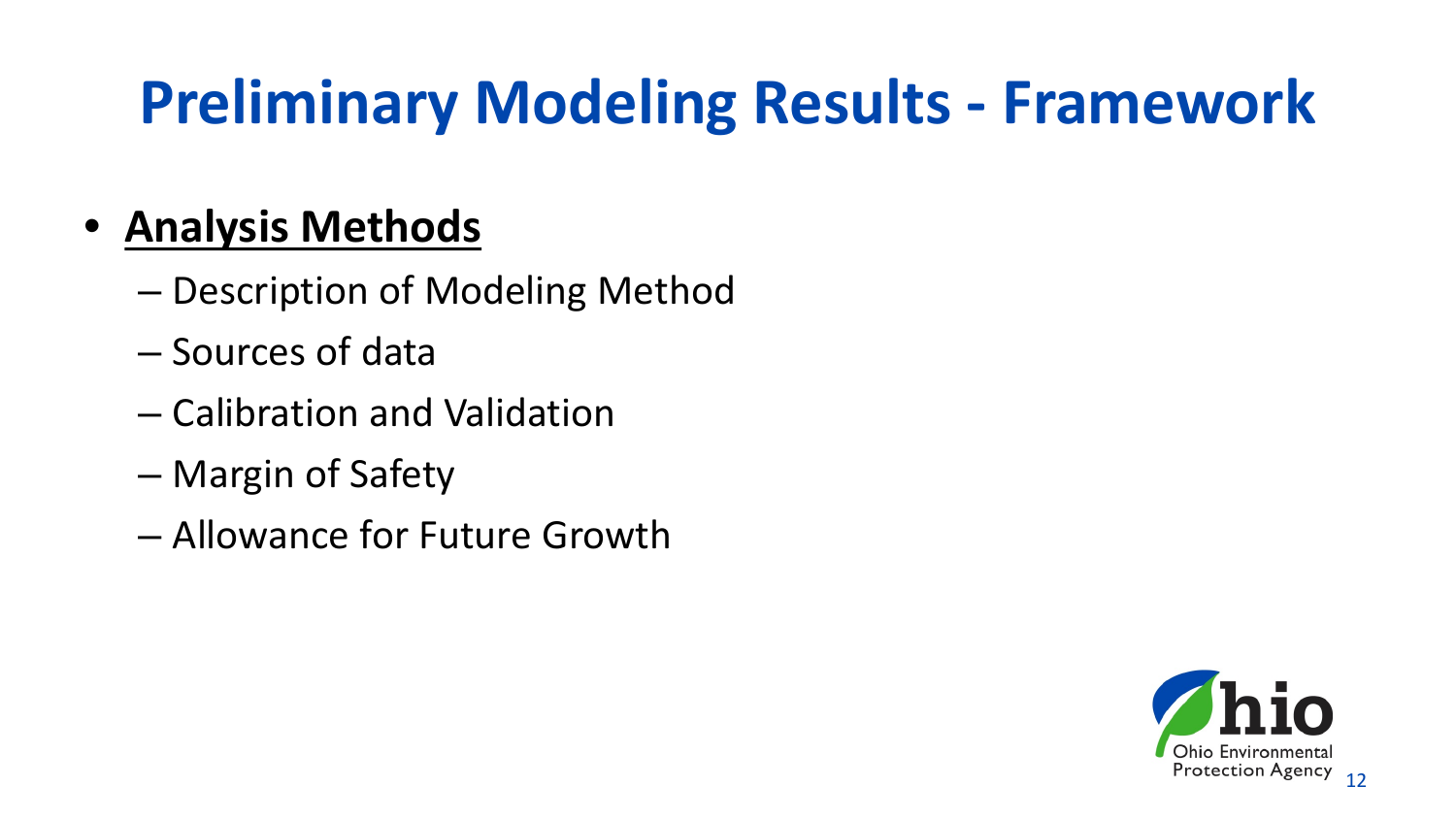- **Results** present the final TMDL calculations
	- $-$  TMDL =  $\Sigma WLA + LA + MOS + AFG$

- **Preliminary Implementation Plan**
	- Present options for implementation for stakeholder input

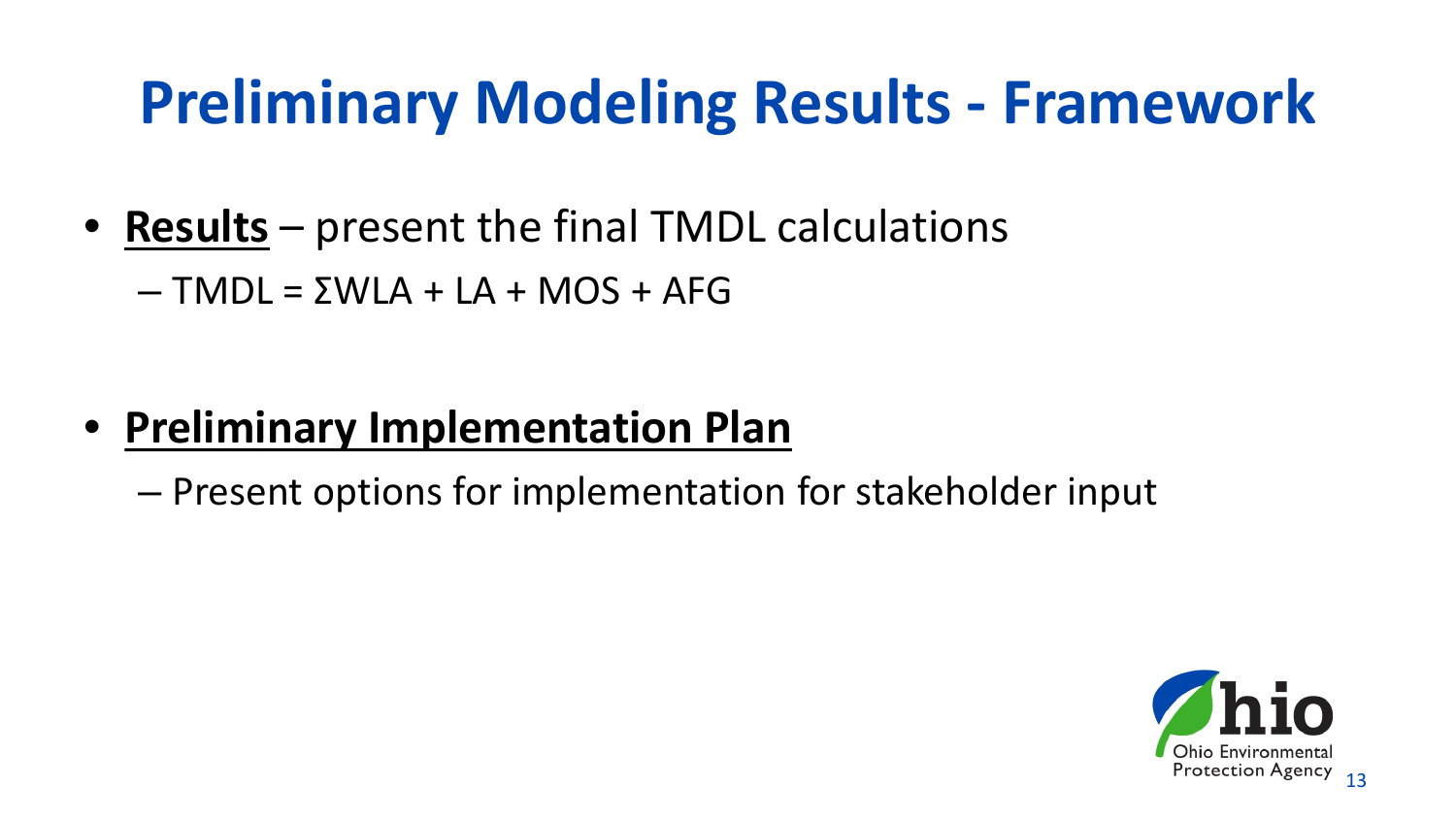- **Preliminary Implementation Plan**
	- Point Sources (WLA) includes treatment facilities, MS4 communities, Discharging HSTS, and categorical stormwater
		- Permitting scheme
		- Permit Limits required to achieve WLA
		- Schedules
		- Funding/Cost

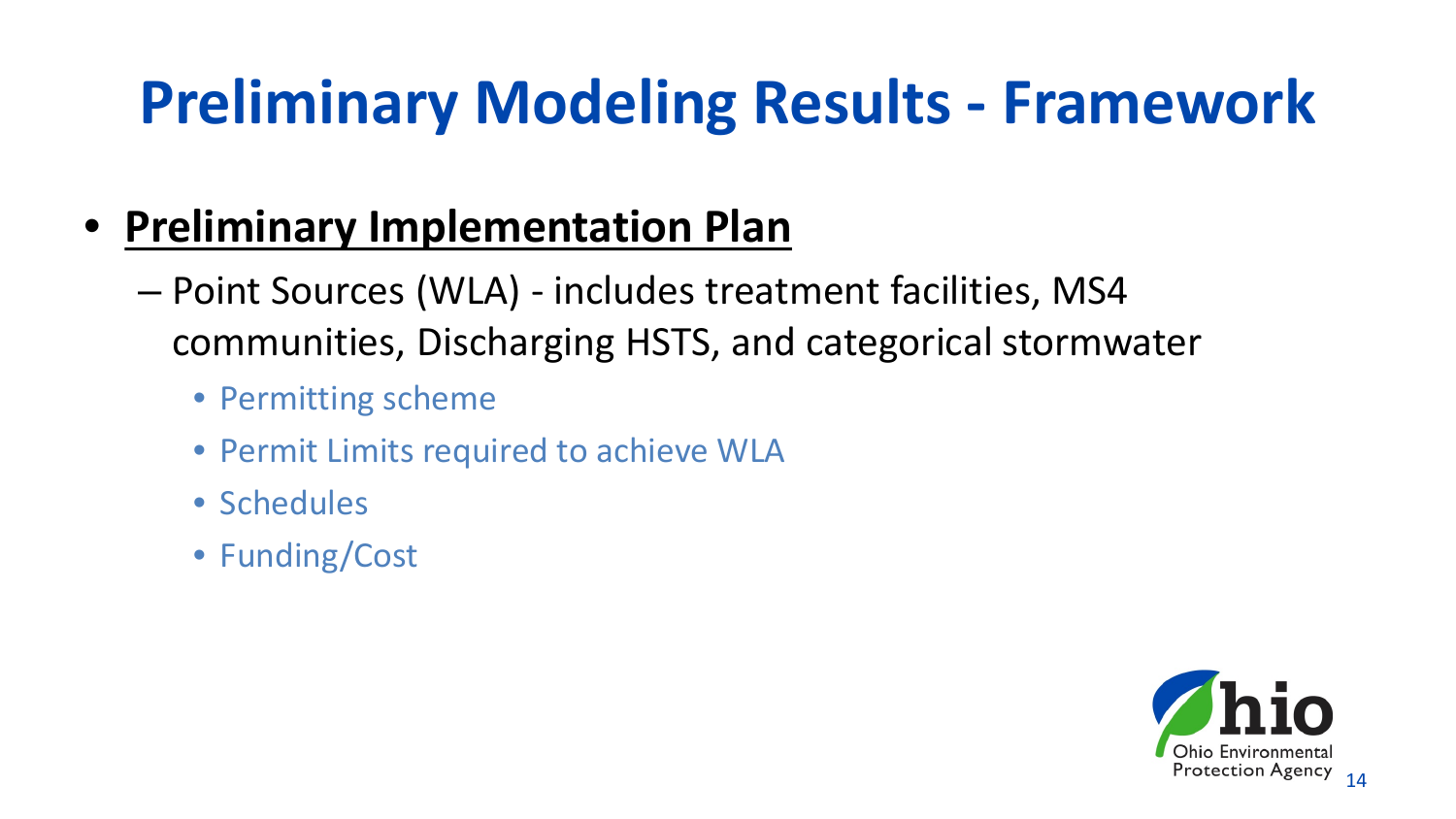- **Preliminary Implementation Plan**
	- Nonpoint Sources (LA) included loads from agriculture, onsite HSTS, streambank erosion, non-categorical stormwater, etc.
		- Level of implementation required
		- Water quality planning
		- Funding/Cost
	- Options for Tracking Water Quality Improvements and Adaptive Implementation

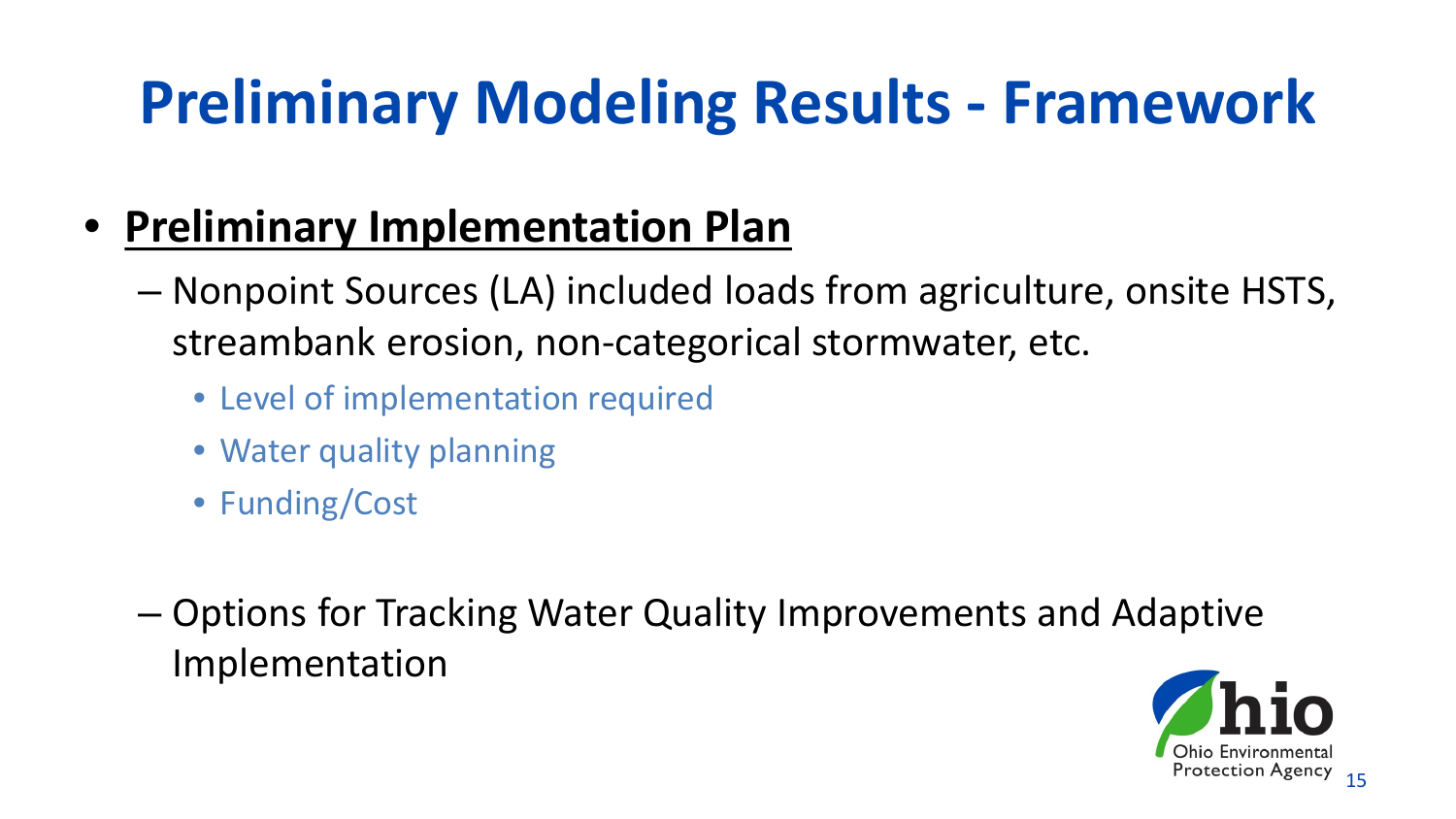• **Preliminary Reasonable assurance discussion**

- **Summary of additional considerations made as required by Ohio law**
	- New law effective 2017 (ORC 6111.561 through ORC 6111.564)
	- Administrative rule in 2019 (OAC 3745-2-12)

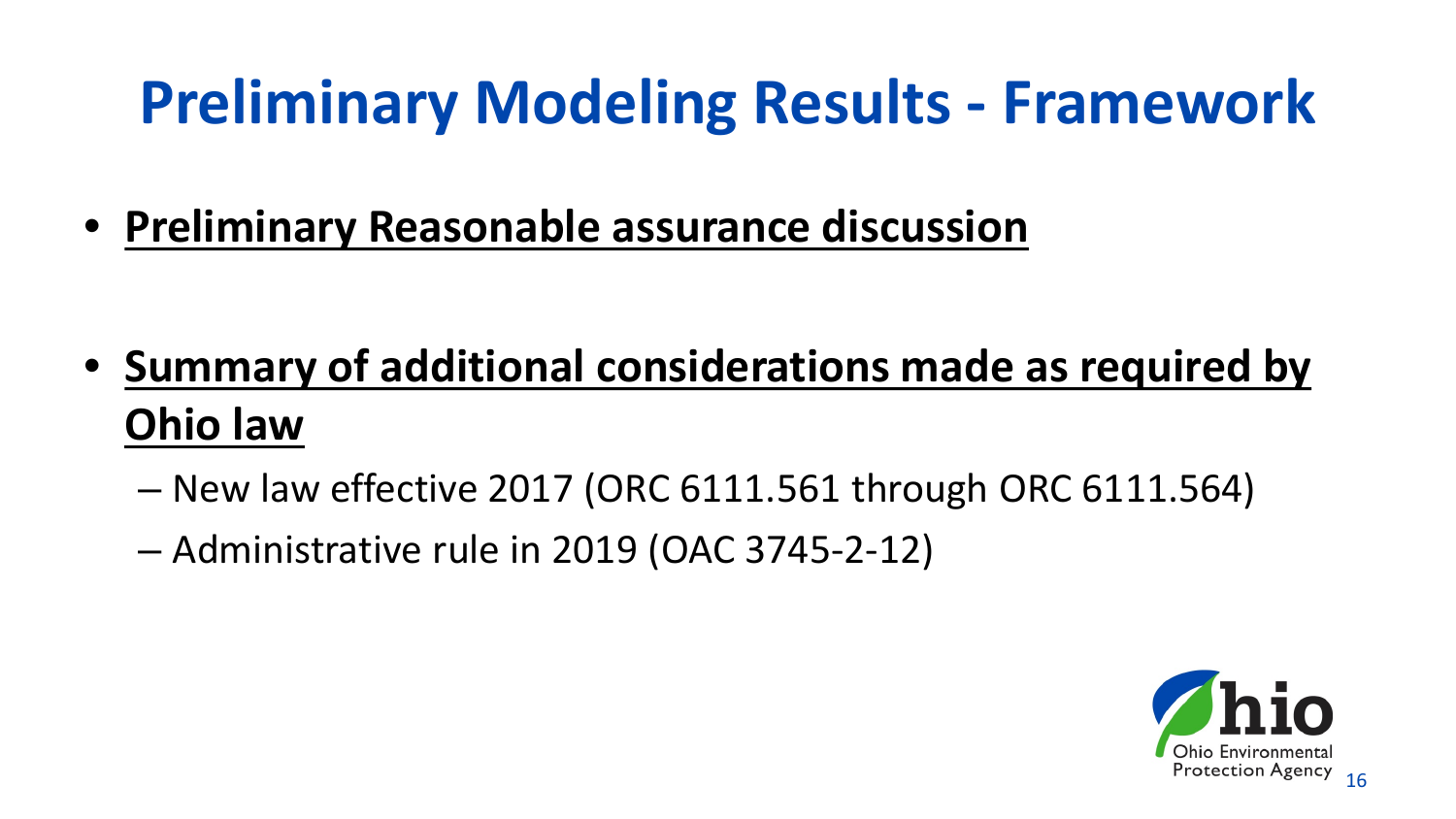#### **Outreach Plan**

- Monthly outreach will continue (webinars and/or in-person)
	- February's webinar will present work that we accomplish on the PMR over the next month along with any other project updates
- Focus groups and/or workgroups will be utilized as needed

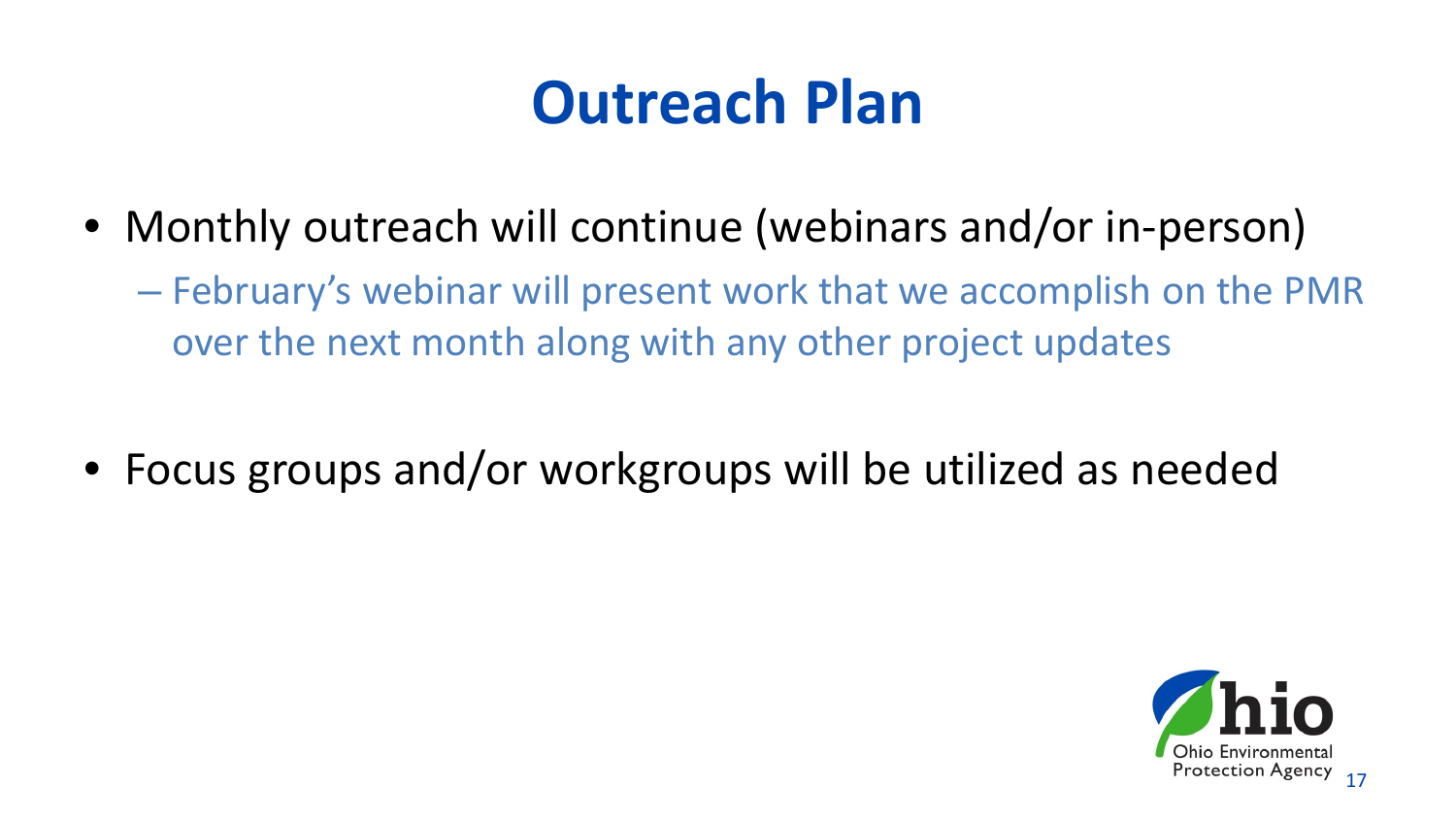#### **Updated Project Timeline**